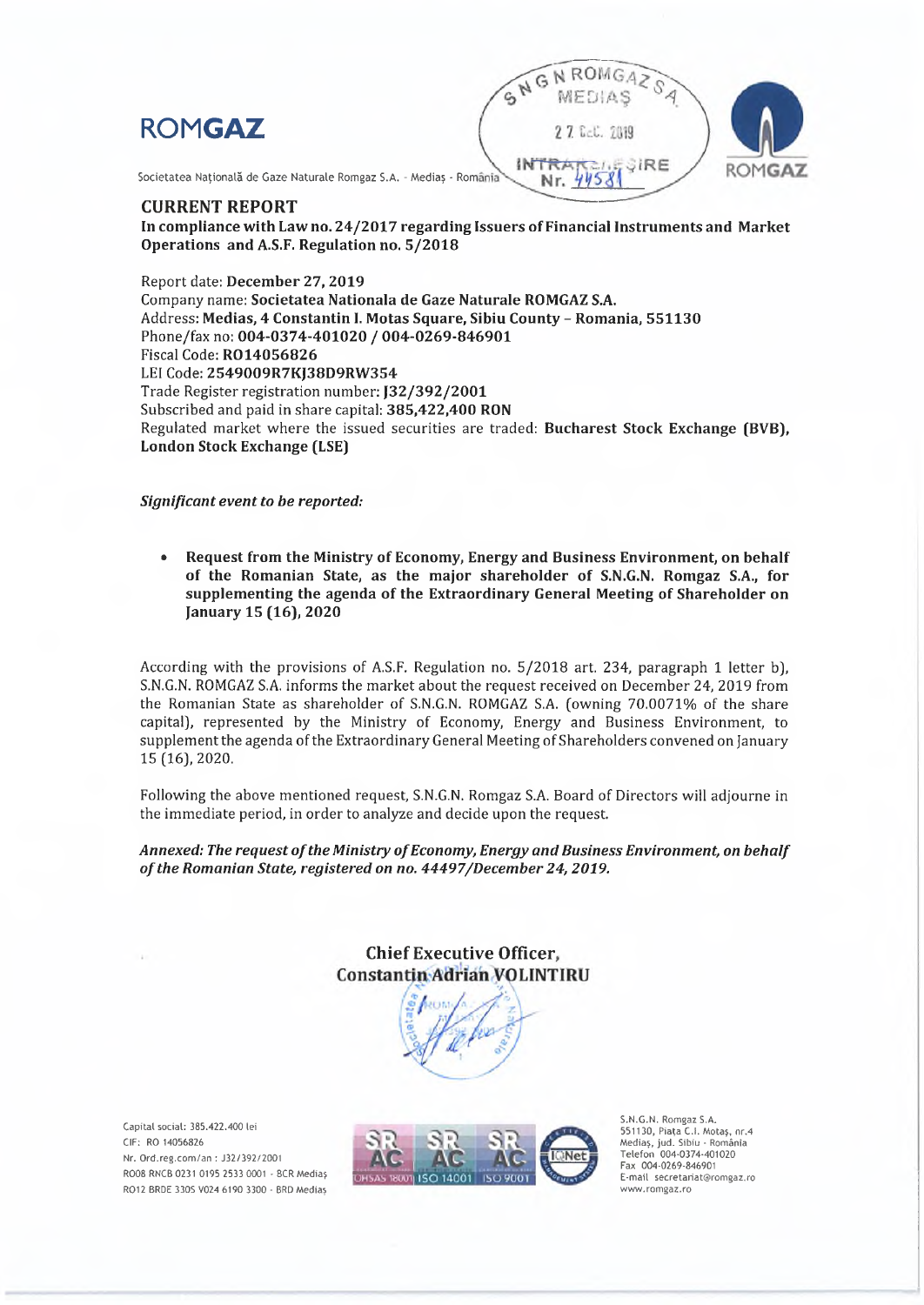Ministry of Economy, Energy and Business Environment Minister Cabinet Registration no. 6048 of December 24, 2019

# **To: SOCIETATEA NATIONALA DE GAZE NATURALE SNGN ROMGAZ S.A.**

### **Mrs. Stan-Olteanu Manuela Petronela, Chairperson of the Board**

Taking into account the call for the Extraordinary General Meeting of Shareholders of SNGN "ROMGAZ" SA on January 15, 2020 at 1:00 pm; the Ministry of Economy, Energy and Business Environment, on behalf of the Romanian State as shareholder, holding a number of 269,823,080 shares representing 70.0071% of Societatea Nationala de Gaze Naturale "Romgaz" S.A. (SNGN ROMGAZ SA) share capital, subject to Article 117<sup>1</sup> of Company Law 31/1990, as subsequently amended and supplemented, requests the Board of Directors to include new items on the agenda of the meeting, to debate and approve the following topics:

- 1. Approval to increase SNGN Romgaz SA Filiala de Inmagazinare Gaze Naturale DEPOGAZ Ploiesti SRL share capital, by the inflow of capital in kind to the existing share capital with the fixed assets owned by SNGN Romgaz SA, which are used to the storage activity, in compliance with the law.
- 2. Approval to authorise SNGN Romgaz SA Board of Directors to coordinate the process of issuing new shares in SNGN Romgaz SA – Filiala de Inmagazinare Gaze Naturale DEPOGAZ Ploiesti SRL in exchange of the inflow of capital in kind by SNGN Romgaz SA.
- 3. Approval to authorise SNGN Romgaz SA Board of Directors to take all steps and to fulfil all necessary and legal procedures for successfully increasing the share capital of SNGN Romgaz SA – Filiala de Inmagazinare Gaze Naturale DEPOGAZ Ploiesti SRL.

Concurrently, we propose the following resolution drafts:

- 1. Approves the increase of SNGN Romgaz SA Filiala de Inmagazinare Gaze Naturale DEPOGAZ Ploiesti SRL share capital, by the inflow of capital in kind to the existing share capital with the fixed assets owned by SNGN Romgaz SA, which are used to the storage activity, in compliance with the law.
- 2. Authorises SNGN Romgaz SA Board of Directors to coordinate the process of issuing new shares in SNGN Romgaz SA – Filiala de Inmagazinare Gaze Naturale DEPOGAZ Ploiesti SRL in exchange of the inflow of capital in kind by SNGN Romgaz SA.